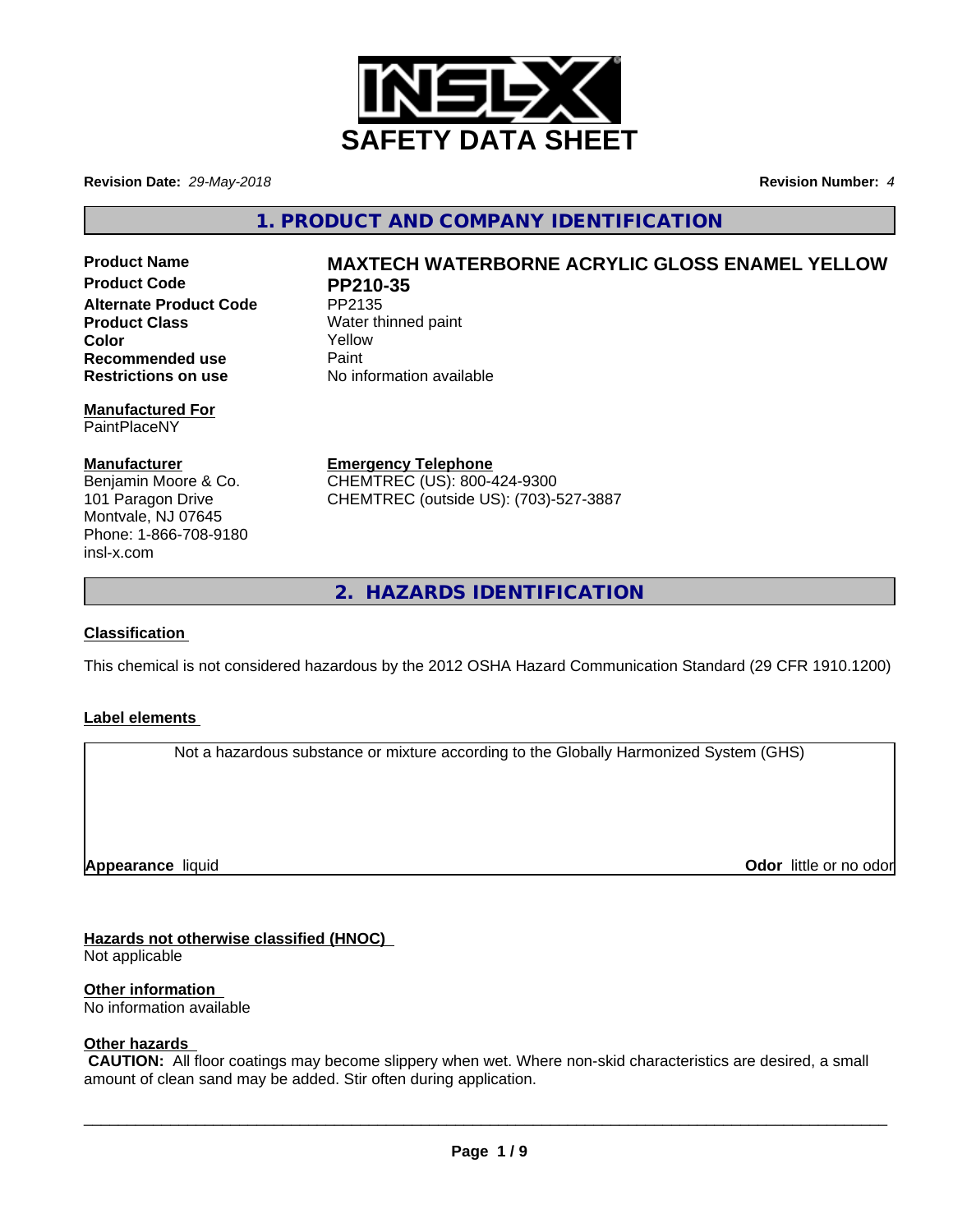May cause allergic skin reaction

# **3. COMPOSITION INFORMATION ON COMPONENTS**

| <b>Chemical name</b>                                                         | CAS No.    | Weight-% |
|------------------------------------------------------------------------------|------------|----------|
| Titanium dioxide                                                             | 13463-67-7 |          |
| Propanoic acid, 2-methyl-, monoester with<br>2,2,4-trimethyl-1,3-pentanediol | 25265-77-4 |          |
| Hexanedioic acid, dihydrazide                                                | 1071-93-8  | 0.5      |
| Ammonia                                                                      | 7664-41-7  | 0.5      |

|                                                  | 4. FIRST AID MEASURES                                                                                    |
|--------------------------------------------------|----------------------------------------------------------------------------------------------------------|
| <b>General Advice</b>                            | No hazards which require special first aid measures.                                                     |
| <b>Eye Contact</b>                               | Rinse thoroughly with plenty of water for at least 15 minutes and consult a<br>physician.                |
| <b>Skin Contact</b>                              | Wash off immediately with soap and plenty of water while removing all<br>contaminated clothes and shoes. |
| <b>Inhalation</b>                                | Move to fresh air. If symptoms persist, call a physician.                                                |
| Ingestion                                        | Clean mouth with water and afterwards drink plenty of water. Consult a physician<br>if necessary.        |
| <b>Most Important</b><br><b>Symptoms/Effects</b> | May cause allergic skin reaction.                                                                        |
| <b>Notes To Physician</b>                        | Treat symptomatically.                                                                                   |

**5. FIRE-FIGHTING MEASURES**

| <b>Suitable Extinguishing Media</b>                                                     | Use extinguishing measures that are appropriate to local<br>circumstances and the surrounding environment.                                   |
|-----------------------------------------------------------------------------------------|----------------------------------------------------------------------------------------------------------------------------------------------|
| <b>Protective Equipment And Precautions For</b><br><b>Firefighters</b>                  | As in any fire, wear self-contained breathing apparatus<br>pressure-demand, MSHA/NIOSH (approved or equivalent)<br>and full protective gear. |
| <b>Specific Hazards Arising From The Chemical</b>                                       | Closed containers may rupture if exposed to fire or<br>extreme heat.                                                                         |
| <b>Sensitivity To Mechanical Impact</b>                                                 | No.                                                                                                                                          |
| <b>Sensitivity To Static Discharge</b>                                                  | No.                                                                                                                                          |
| <b>Flash Point Data</b><br>Flash Point (°F)<br><b>Flash Point (°C)</b><br><b>Method</b> | Not applicable<br>Not applicable<br>Not applicable                                                                                           |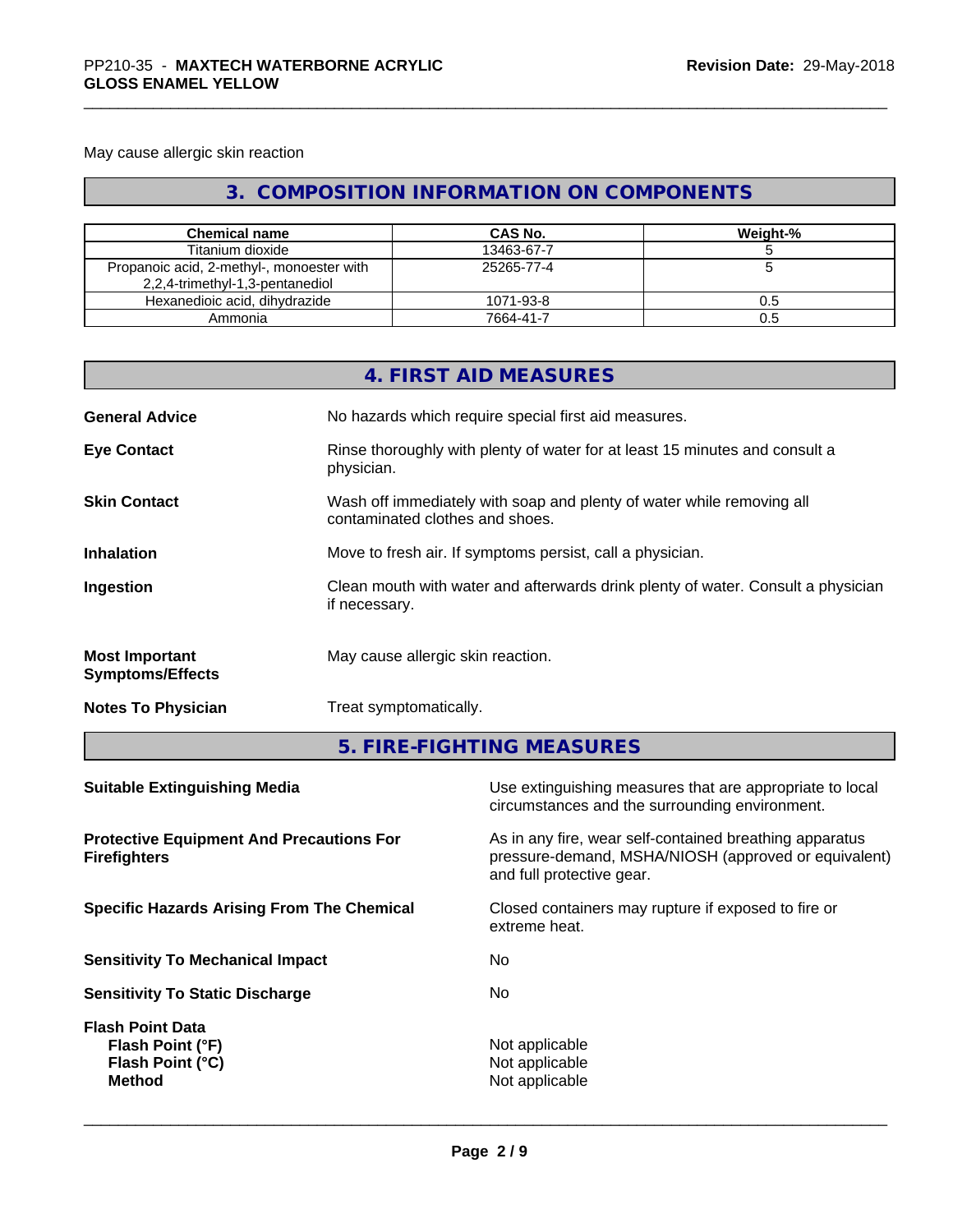#### **Flammability Limits In Air**

**Lower flammability limit:** Not applicable **Upper flammability limit:** Not applicable

**NFPA Health:** 1 **Flammability:** 0 **Instability:** 0 **Special:** Not Applicable

#### **NFPA Legend**

- 0 Not Hazardous
- 1 Slightly
- 2 Moderate
- 3 High
- 4 Severe

*The ratings assigned are only suggested ratings, the contractor/employer has ultimate responsibilities for NFPA ratings where this system is used.*

*Additional information regarding the NFPA rating system is available from the National Fire Protection Agency (NFPA) at www.nfpa.org.*

# **6. ACCIDENTAL RELEASE MEASURES**

| <b>Personal Precautions</b>      | Avoid contact with skin, eyes and clothing. Ensure adequate ventilation.                                                                                                         |
|----------------------------------|----------------------------------------------------------------------------------------------------------------------------------------------------------------------------------|
| <b>Other Information</b>         | Prevent further leakage or spillage if safe to do so.                                                                                                                            |
| <b>Environmental precautions</b> | See Section 12 for additional Ecological Information.                                                                                                                            |
| <b>Methods for Cleaning Up</b>   | Soak up with inert absorbent material. Sweep up and shovel into suitable<br>containers for disposal.                                                                             |
|                                  | 7. HANDLING AND STORAGE                                                                                                                                                          |
| Handling                         | Avoid contact with skin, eyes and clothing. Avoid breathing vapors, spray mists or<br>sanding dust. In case of insufficient ventilation, wear suitable respiratory<br>equipment. |
| <b>Storage</b>                   | Keep container tightly closed. Keep out of the reach of children.                                                                                                                |
| <b>Incompatible Materials</b>    | No information available                                                                                                                                                         |
|                                  |                                                                                                                                                                                  |

**8. EXPOSURE CONTROLS/PERSONAL PROTECTION**

#### **Exposure Limits**

| <b>Chemical name</b> | <b>ACGIH TLV</b>           | <b>OSHA PEL</b>                                          |
|----------------------|----------------------------|----------------------------------------------------------|
| Titanium dioxide     | 10 ma/m <sup>3</sup> - TWA | - TWA<br>15 mg/m <sup>3</sup> - $\overline{\phantom{a}}$ |
| Ammonia              | 25 ppm - TWA               | 50 ppm - TWA                                             |
|                      | 35 ppm - STEL              | · TWA<br>35 mg/m <sup>3</sup> - $\overline{1}$           |

#### **Legend**

ACGIH - American Conference of Governmental Industrial Hygienists Exposure Limits OSHA - Occupational Safety & Health Administration Exposure Limits N/E - Not Established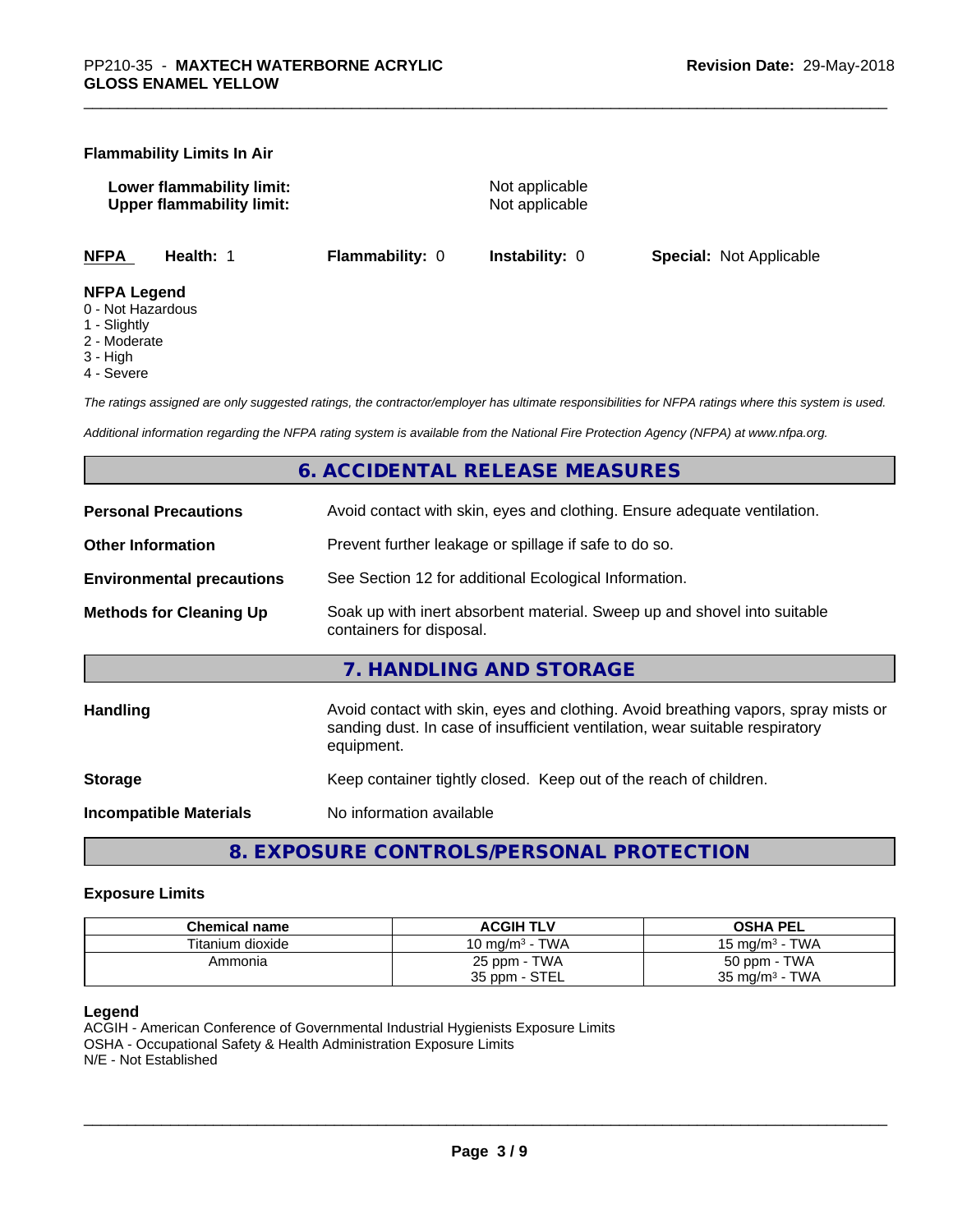| <b>Engineering Measures</b>          | Ensure adequate ventilation, especially in confined areas.                                                                          |  |  |
|--------------------------------------|-------------------------------------------------------------------------------------------------------------------------------------|--|--|
| <b>Personal Protective Equipment</b> |                                                                                                                                     |  |  |
| <b>Eye/Face Protection</b>           | Safety glasses with side-shields.                                                                                                   |  |  |
| <b>Skin Protection</b>               | Protective gloves and impervious clothing.                                                                                          |  |  |
| <b>Respiratory Protection</b>        | In case of insufficient ventilation wear suitable respiratory equipment.                                                            |  |  |
| <b>Hygiene Measures</b>              | Avoid contact with skin, eyes and clothing. Remove and wash contaminated<br>clothing before re-use. Wash thoroughly after handling. |  |  |

# **9. PHYSICAL AND CHEMICAL PROPERTIES**

| Appearance                           | liquid                   |
|--------------------------------------|--------------------------|
| Odor                                 | little or no odor        |
| <b>Odor Threshold</b>                | No information available |
| Density (Ibs/gal)                    | $8.95 - 9.05$            |
| <b>Specific Gravity</b>              | $1.07 - 1.09$            |
| рH                                   | No information available |
| <b>Viscosity (cps)</b>               | No information available |
| Solubility(ies)                      | No information available |
| <b>Water solubility</b>              | No information available |
| <b>Evaporation Rate</b>              | No information available |
| Vapor pressure @20 °C (kPa)          | No information available |
| Vapor density                        | No information available |
| Wt. % Solids                         | $30 - 40$                |
| Vol. % Solids                        | $25 - 35$                |
| Wt. % Volatiles                      | $60 - 70$                |
| Vol. % Volatiles                     | $65 - 75$                |
| <b>VOC Regulatory Limit (g/L)</b>    | < 250                    |
| <b>Boiling Point (°F)</b>            | 212                      |
| <b>Boiling Point (°C)</b>            | 100                      |
| <b>Freezing Point (°F)</b>           | 32                       |
| <b>Freezing Point (°C)</b>           | 0                        |
| Flash Point (°F)                     | Not applicable           |
| Flash Point (°C)                     | Not applicable           |
| <b>Method</b>                        | Not applicable           |
| Flammability (solid, gas)            | Not applicable           |
| <b>Upper flammability limit:</b>     | Not applicable           |
| Lower flammability limit:            | Not applicable           |
| <b>Autoignition Temperature (°F)</b> | No information available |
| <b>Autoignition Temperature (°C)</b> | No information available |
| Decomposition Temperature (°F)       | No information available |
| Decomposition Temperature (°C)       | No information available |
| <b>Partition coefficient</b>         | No information available |

# **10. STABILITY AND REACTIVITY**

**Reactivity Not Applicable Not Applicable** 

**Chemical Stability Chemical Stability** Stable under normal conditions.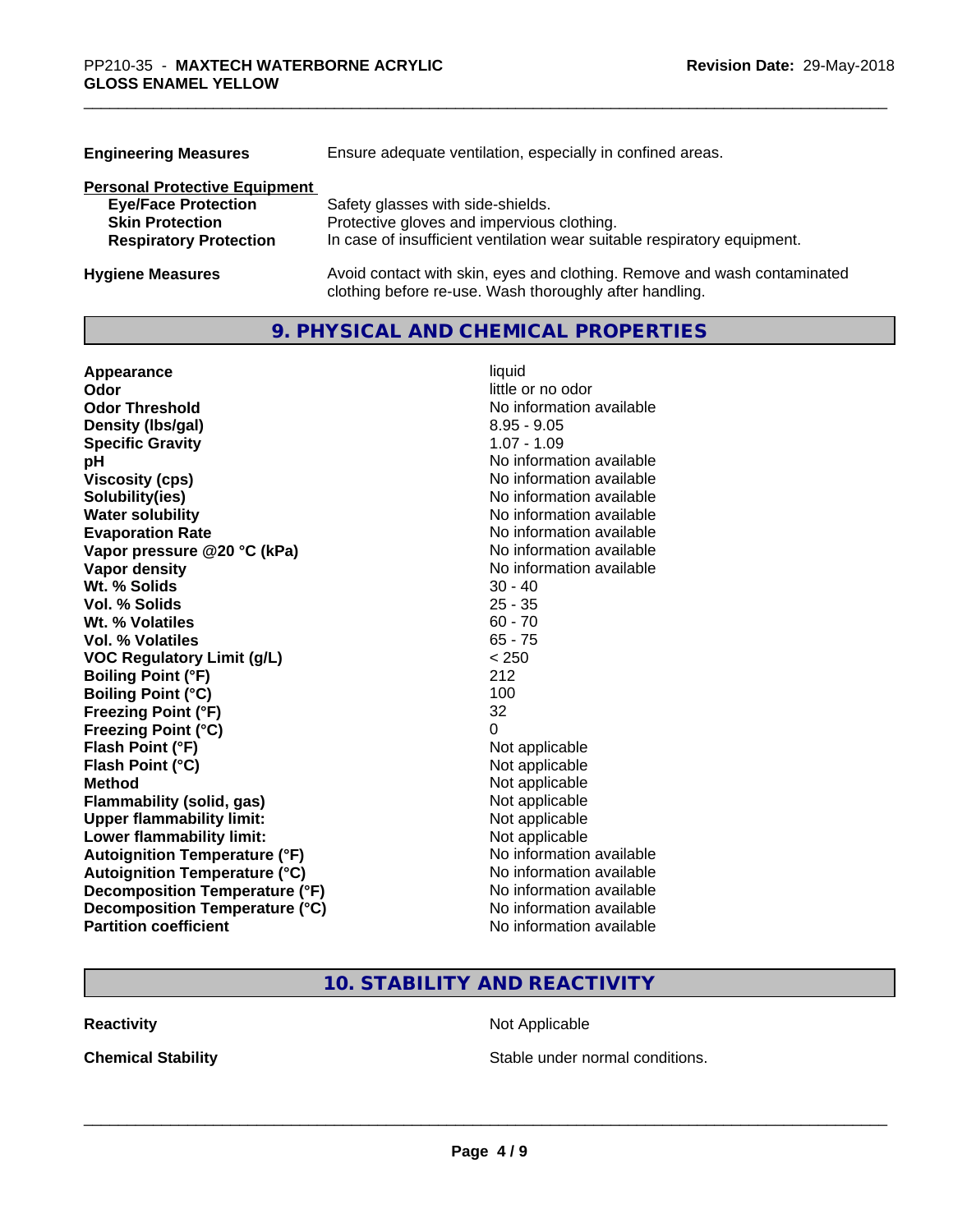| <b>Conditions to avoid</b>                                                                                                                                                                                                                                                                                                                                                     | Prevent from freezing.                                                                                                                                                                                                                                                                                                                                                                                                                                                                                                                                                                     |  |  |
|--------------------------------------------------------------------------------------------------------------------------------------------------------------------------------------------------------------------------------------------------------------------------------------------------------------------------------------------------------------------------------|--------------------------------------------------------------------------------------------------------------------------------------------------------------------------------------------------------------------------------------------------------------------------------------------------------------------------------------------------------------------------------------------------------------------------------------------------------------------------------------------------------------------------------------------------------------------------------------------|--|--|
| <b>Incompatible Materials</b>                                                                                                                                                                                                                                                                                                                                                  | No materials to be especially mentioned.                                                                                                                                                                                                                                                                                                                                                                                                                                                                                                                                                   |  |  |
| <b>Hazardous Decomposition Products</b>                                                                                                                                                                                                                                                                                                                                        | None under normal use.                                                                                                                                                                                                                                                                                                                                                                                                                                                                                                                                                                     |  |  |
| <b>Possibility of hazardous reactions</b>                                                                                                                                                                                                                                                                                                                                      | None under normal conditions of use.                                                                                                                                                                                                                                                                                                                                                                                                                                                                                                                                                       |  |  |
|                                                                                                                                                                                                                                                                                                                                                                                | 11. TOXICOLOGICAL INFORMATION                                                                                                                                                                                                                                                                                                                                                                                                                                                                                                                                                              |  |  |
| <b>Product Information</b>                                                                                                                                                                                                                                                                                                                                                     |                                                                                                                                                                                                                                                                                                                                                                                                                                                                                                                                                                                            |  |  |
| Information on likely routes of exposure                                                                                                                                                                                                                                                                                                                                       |                                                                                                                                                                                                                                                                                                                                                                                                                                                                                                                                                                                            |  |  |
| <b>Principal Routes of Exposure</b>                                                                                                                                                                                                                                                                                                                                            | Eye contact, skin contact and inhalation.                                                                                                                                                                                                                                                                                                                                                                                                                                                                                                                                                  |  |  |
| <b>Acute Toxicity</b>                                                                                                                                                                                                                                                                                                                                                          |                                                                                                                                                                                                                                                                                                                                                                                                                                                                                                                                                                                            |  |  |
| <b>Product Information</b>                                                                                                                                                                                                                                                                                                                                                     | No information available                                                                                                                                                                                                                                                                                                                                                                                                                                                                                                                                                                   |  |  |
|                                                                                                                                                                                                                                                                                                                                                                                | Symptoms related to the physical, chemical and toxicological characteristics                                                                                                                                                                                                                                                                                                                                                                                                                                                                                                               |  |  |
| <b>Symptoms</b>                                                                                                                                                                                                                                                                                                                                                                | No information available                                                                                                                                                                                                                                                                                                                                                                                                                                                                                                                                                                   |  |  |
|                                                                                                                                                                                                                                                                                                                                                                                | Delayed and immediate effects as well as chronic effects from short and long-term exposure                                                                                                                                                                                                                                                                                                                                                                                                                                                                                                 |  |  |
| Eye contact<br><b>Skin contact</b><br><b>Inhalation</b><br>Ingestion<br><b>Sensitization</b><br><b>Neurological Effects</b><br><b>Mutagenic Effects</b><br><b>Reproductive Effects</b><br><b>Developmental Effects</b><br><b>Target organ effects</b><br><b>STOT - single exposure</b><br><b>STOT - repeated exposure</b><br>Other adverse effects<br><b>Aspiration Hazard</b> | May cause slight irritation.<br>Substance may cause slight skin irritation. Prolonged or repeated contact may dry<br>skin and cause irritation.<br>May cause irritation of respiratory tract.<br>Ingestion may cause gastrointestinal irritation, nausea, vomiting and diarrhea.<br>May cause an allergic skin reaction<br>No information available.<br>No information available.<br>No information available.<br>No information available.<br>No information available.<br>No information available.<br>No information available<br>No information available.<br>No information available |  |  |
| <b>Numerical measures of toxicity</b>                                                                                                                                                                                                                                                                                                                                          |                                                                                                                                                                                                                                                                                                                                                                                                                                                                                                                                                                                            |  |  |
|                                                                                                                                                                                                                                                                                                                                                                                | The following values are calculated based on chapter 3.1 of the GHS document                                                                                                                                                                                                                                                                                                                                                                                                                                                                                                               |  |  |
| <b>ATEmix (oral)</b><br><b>ATEmix (dermal)</b><br><b>ATEmix (inhalation-dust/mist)</b>                                                                                                                                                                                                                                                                                         | 56515 mg/kg<br>653125<br>144.7 mg/L                                                                                                                                                                                                                                                                                                                                                                                                                                                                                                                                                        |  |  |
| <b>Component Information</b>                                                                                                                                                                                                                                                                                                                                                   |                                                                                                                                                                                                                                                                                                                                                                                                                                                                                                                                                                                            |  |  |
| Titanium dioxide<br>LD50 Oral: > 10000 mg/kg (Rat)<br>Ammonia                                                                                                                                                                                                                                                                                                                  |                                                                                                                                                                                                                                                                                                                                                                                                                                                                                                                                                                                            |  |  |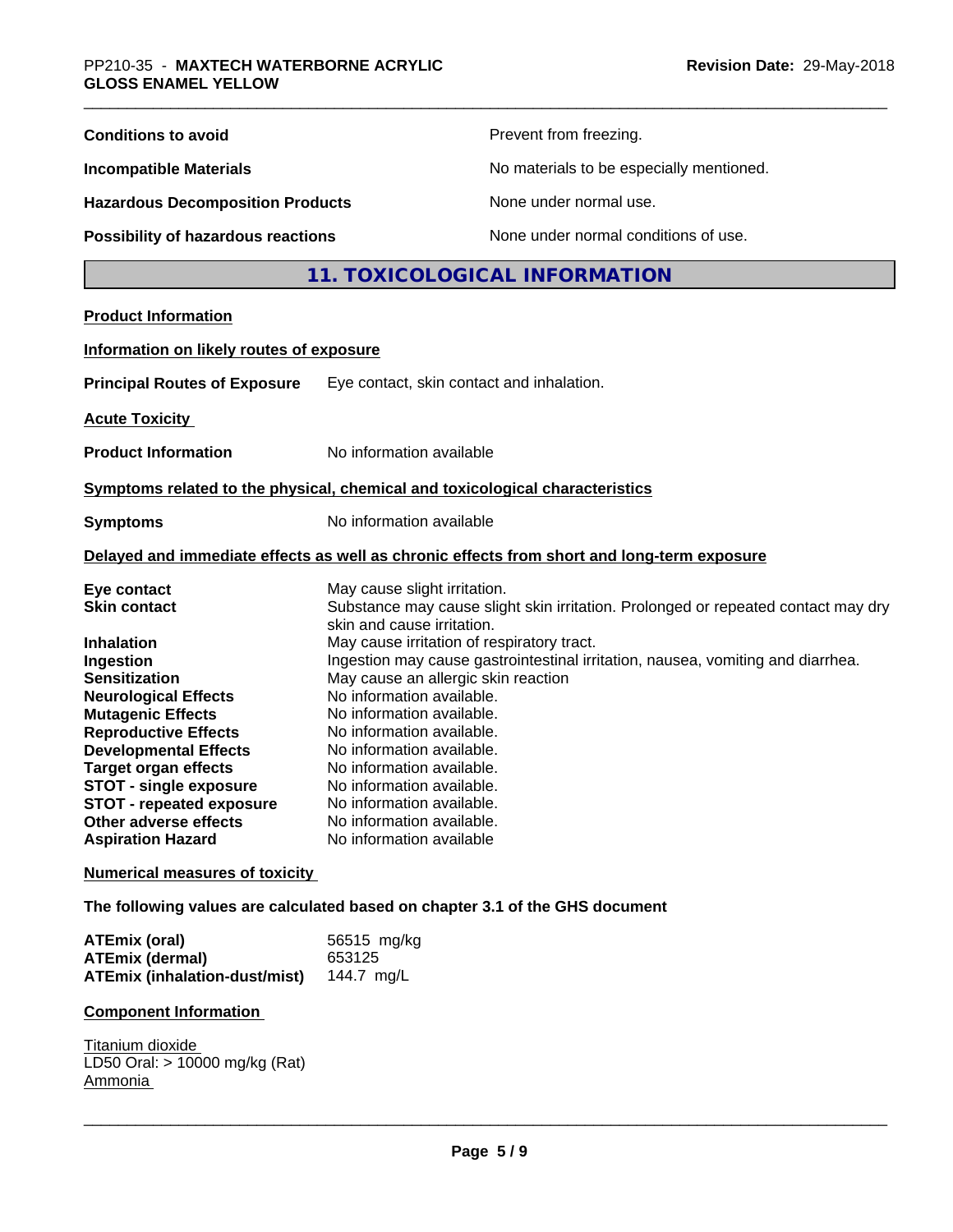LC50 Inhalation (Vapor): 2000 ppm (Rat, 4 hr.)

#### **Carcinogenicity**

*The information below indicateswhether each agency has listed any ingredient as a carcinogen:.*

| Chemical<br>`name      | <b>IARC</b>                  | <b>NTP</b> | <b>OSHA</b> |
|------------------------|------------------------------|------------|-------------|
|                        | .<br>2B<br>Human<br>Possible |            | ∟isted      |
| n dioxide<br>l itanıum | Carcinoɑen                   |            |             |

• Although IARC has classified titanium dioxide as possibly carcinogenic to humans (2B), their summary concludes: "No significant exposure to titanium dioxide is thought to occur during the use of products in which titanium dioxide is bound to other materials, such as paint."

#### **Legend**

IARC - International Agency for Research on Cancer NTP - National Toxicity Program OSHA - Occupational Safety & Health Administration

**12. ECOLOGICAL INFORMATION**

# **Ecotoxicity Effects**

The environmental impact of this product has not been fully investigated.

#### **Product Information**

#### **Acute Toxicity to Fish**

No information available

#### **Acute Toxicity to Aquatic Invertebrates**

No information available

#### **Acute Toxicity to Aquatic Plants**

No information available

#### **Persistence / Degradability**

No information available.

#### **Bioaccumulation**

No information available.

### **Mobility in Environmental Media**

No information available.

#### **Ozone**

No information available

#### **Component Information**

#### **Acute Toxicity to Fish**

Titanium dioxide  $LC50: > 1000$  mg/L (Fathead Minnow - 96 hr.)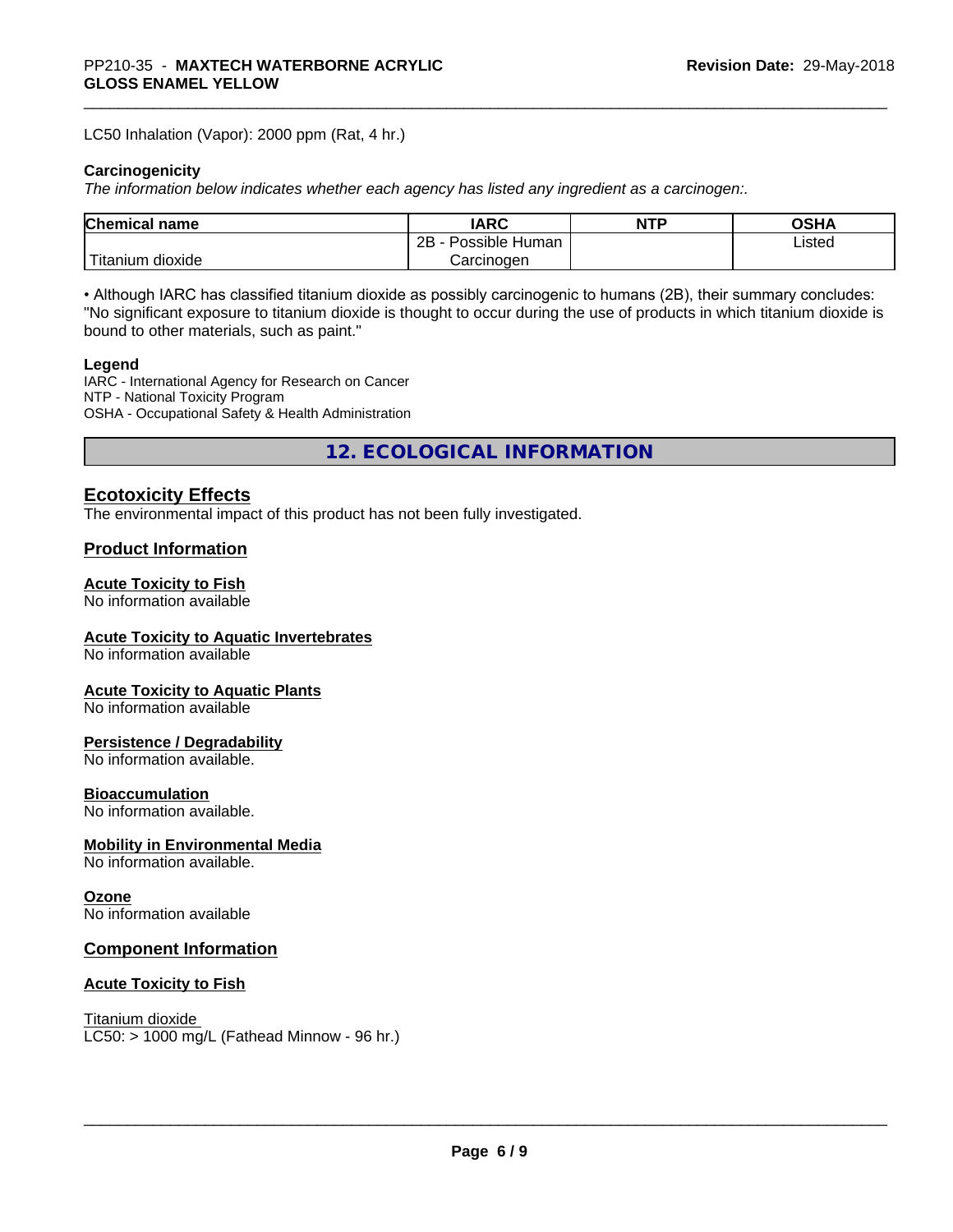#### **Acute Toxicity to Aquatic Invertebrates**

No information available

#### **Acute Toxicity to Aquatic Plants**

No information available

|                              | 13. DISPOSAL CONSIDERATIONS                                                                                                                                                                                               |
|------------------------------|---------------------------------------------------------------------------------------------------------------------------------------------------------------------------------------------------------------------------|
| <b>Waste Disposal Method</b> | Dispose of in accordance with federal, state, and local regulations. Local<br>requirements may vary, consult your sanitation department or state-designated<br>environmental protection agency for more disposal options. |
|                              | 14. TRANSPORT INFORMATION                                                                                                                                                                                                 |
| <b>DOT</b>                   | Not regulated                                                                                                                                                                                                             |
| <b>ICAO/IATA</b>             | Not regulated                                                                                                                                                                                                             |
| <b>IMDG / IMO</b>            | Not regulated                                                                                                                                                                                                             |
|                              | <b>15. REGULATORY INFORMATION</b>                                                                                                                                                                                         |

#### **International Inventories**

| <b>TSCA: United States</b> | Yes - All components are listed or exempt. |
|----------------------------|--------------------------------------------|
| <b>DSL: Canada</b>         | Yes - All components are listed or exempt. |

# **Federal Regulations**

#### **SARA 311/312 hazardous categorization**

| Acute health hazard               | Nο |
|-----------------------------------|----|
| Chronic Health Hazard             | Nο |
| Fire hazard                       | Nο |
| Sudden release of pressure hazard | N٥ |
| Reactive Hazard                   | N٥ |

#### **SARA 313**

Section 313 of Title III of the Superfund Amendments and Reauthorization Act of 1986 (SARA). This product contains a chemical or chemicals which are subject to the reporting requirements of the Act and Title 40 of the Code of Federal Regulations, Part 372:

| <b>Chemical name</b>              | CAS No.  | Weiaht-% | <b>CERCLA/SARA 313</b>     |
|-----------------------------------|----------|----------|----------------------------|
|                                   |          |          | (de minimis concentration) |
| Diethylene glycol monoethyl ether | 111-90-0 |          |                            |

# **Clean Air Act,Section 112 Hazardous Air Pollutants (HAPs) (see 40 CFR 61)**

This product contains the following HAPs: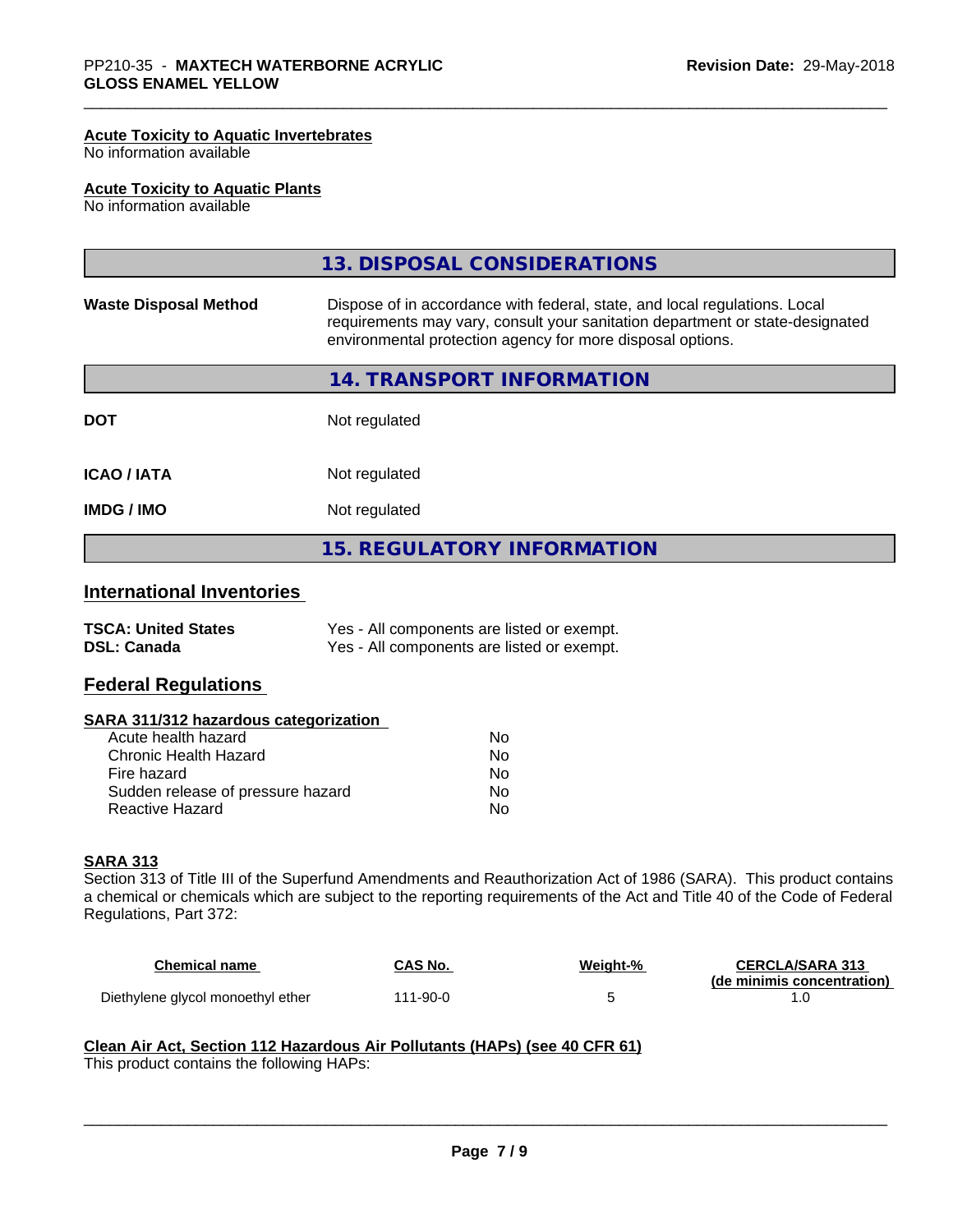*None*

# **US State Regulations**

#### **California Proposition 65**

**AN** WARNING: Cancer and Reproductive Harm– www.P65warnings.ca.gov

#### **State Right-to-Know**

| <b>Chemical name</b>                           | schueatte<br>Ma:<br>-- Culludeus | . Jerse∨<br>New | Pennsvlvania |
|------------------------------------------------|----------------------------------|-----------------|--------------|
| .<br>--<br>itanium<br>dioxide                  |                                  |                 |              |
| ether<br>l monoethvl<br>Diethylene<br>: alvcol |                                  |                 |              |

#### **Legend**

X - Listed

| <b>16. OTHER INFORMATION</b>                                                                                                                          |                                                    |                                                                            |                      |                                                                                                                                               |  |  |
|-------------------------------------------------------------------------------------------------------------------------------------------------------|----------------------------------------------------|----------------------------------------------------------------------------|----------------------|-----------------------------------------------------------------------------------------------------------------------------------------------|--|--|
| HMIS -                                                                                                                                                | Health: 1                                          | <b>Flammability: 0</b>                                                     | <b>Reactivity: 0</b> | $PPE: -$                                                                                                                                      |  |  |
| <b>HMIS Legend</b><br>0 - Minimal Hazard<br>1 - Slight Hazard<br>2 - Moderate Hazard<br>3 - Serious Hazard<br>4 - Severe Hazard<br>* - Chronic Hazard |                                                    |                                                                            |                      |                                                                                                                                               |  |  |
|                                                                                                                                                       | present under the actual normal conditions of use. | X - Consult your supervisor or S.O.P. for "Special" handling instructions. |                      | Note: The PPE rating has intentionally been left blank. Choose appropriate PPE that will protect employees from the hazards the material will |  |  |

*Caution: HMISÒ ratings are based on a 0-4 rating scale, with 0 representing minimal hazards or risks, and 4 representing significant hazards or risks. Although HMISÒ ratings are not required on MSDSs under 29 CFR 1910.1200, the preparer, has chosen to provide them. HMISÒ ratings are to be used only in conjunction with a fully implemented HMISÒ program by workers who have received appropriate HMISÒ training. HMISÒ is a registered trade and service mark of the NPCA. HMISÒ materials may be purchased exclusively from J. J. Keller (800) 327-6868.*

 **WARNING!** If you scrape, sand, or remove old paint, you may release lead dust. LEAD IS TOXIC. EXPOSURE TO LEAD DUST CAN CAUSE SERIOUS ILLNESS, SUCH AS BRAIN DAMAGE, ESPECIALLY IN CHILDREN. PREGNANT WOMEN SHOULD ALSO AVOID EXPOSURE. Wear a NIOSH approved respirator to control lead exposure. Clean up carefully with a HEPA vacuum and a wet mop. Before you start, find out how to protect yourself and your family by contacting the National Lead Information Hotline at 1-800-424-LEAD or log on to www.epa.gov/lead.

**Prepared By** Product Stewardship Department Benjamin Moore & Co. 101 Paragon Drive Montvale, NJ 07645 800-225-5554